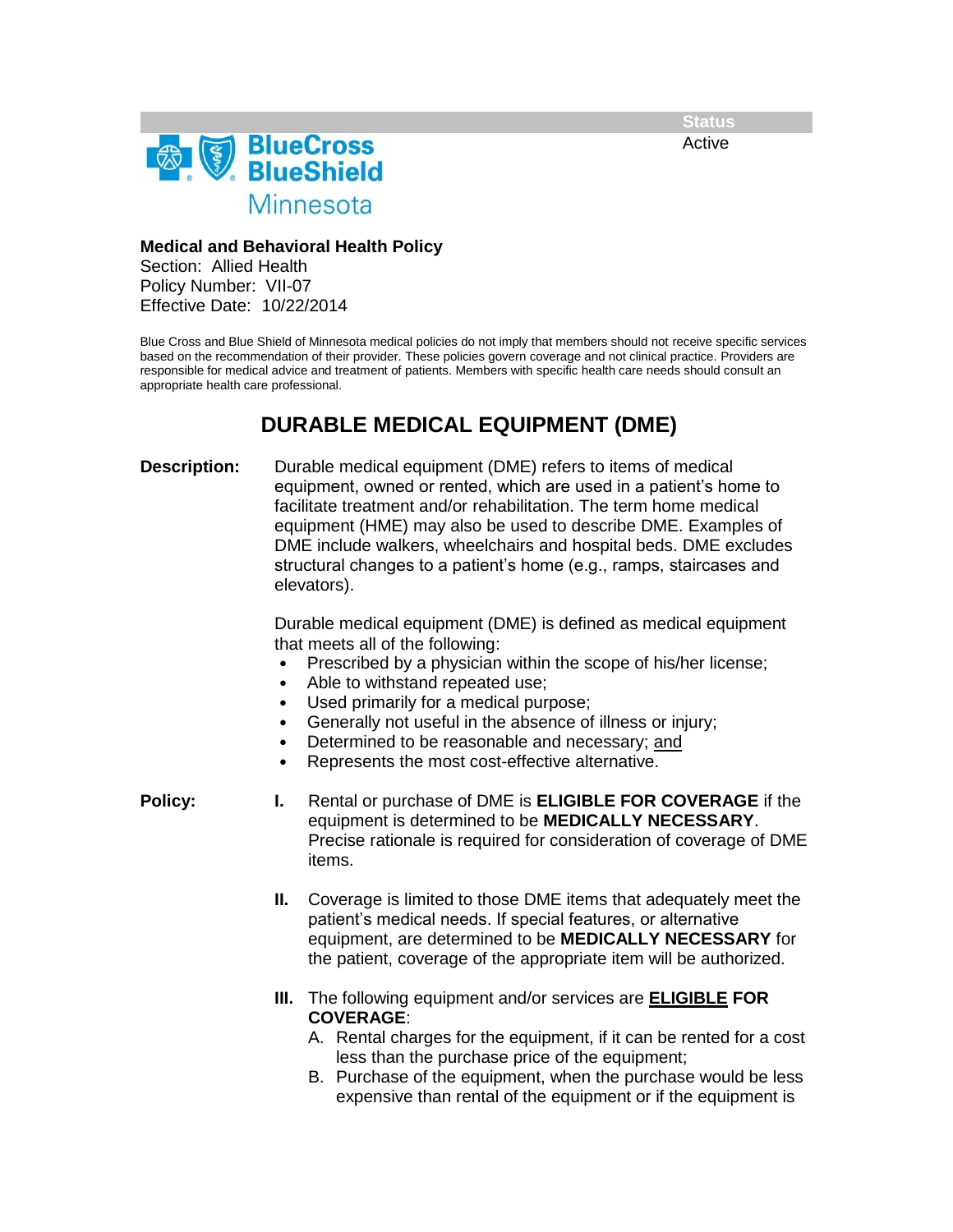not available for rental;

- C. Supplies and accessories necessary for the effective functioning of the DME;
- D. Medical supplies needed to make a piece of DME medically effective, provided the DME item is covered;
- E. Necessary repairs and maintenance of purchased equipment, unless a manufacturer's warranty or a purchase agreement covers such repairs and maintenance. Benefits are available for replacement of equipment when the replacement is more cost-effective than repair.
- **IV.** The following equipment and/or services are **INELIGIBLE FOR COVERAGE**:
	- A. Repair, maintenance or replacement of rental equipment. The rental price includes expenses incurred by the provider for maintaining equipment in working order.
	- B. Repair or replacement of equipment damaged due to patient neglect or abuse.
	- C. Durable medical equipment or supplies purchased from internet auction sites (such as eBay) or from private parties.
	- D. Duplication of DME. If coverage has been provided for a current piece of DME any further requests for a second item of the same type are considered duplicates and are not covered.
	- E. Equipment that is presumptively non-medical in nature and is used primarily and customarily for a non-medical purpose, even though the item may have some remote medicallyrelated use. Examples of this type of equipment include:
		- 1. Devices and equipment used for convenience or for environmental control or enhancement (e.g., air conditioners, air filters, dehumidifiers, humidifiers, and heat appliances);
		- 2. Home modifications or improvements (e.g., ramps, elevators and built-in lifts);
		- 3. Vehicle modifications (e.g., hand controls, vehicle lifts, transit accessories, and car seats);
		- 4. Mechanical or electrical features that serve only a convenience function;
		- 5. Computer software and hardware.

## **Coverage: In the absence of a medical policy addressing a specific DME item, the medical criteria of the regional DME Medicare Administrative Contractor (MAC) Centers will be used in determining the medical necessity of the item.**

Blue Cross and Blue Shield of Minnesota medical policies apply generally to all Blue Cross and Blue Plus plans and products. Benefit plans vary in coverage and some plans may not provide coverage for certain services addressed in the medical policies.

Medicaid products and some self-insured plans may have additional policies and prior authorization requirements. Receipt of benefits is